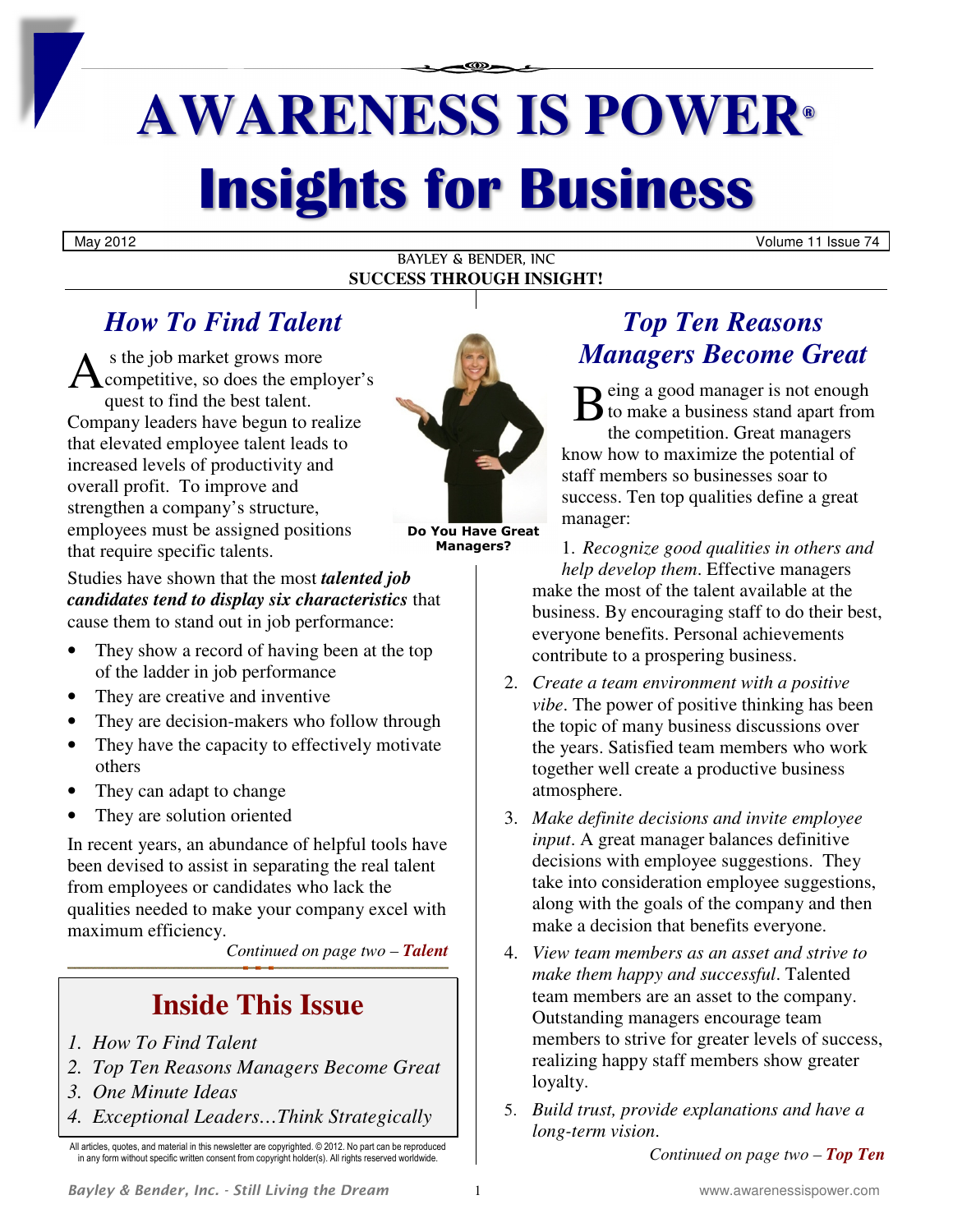#### *Continued from page one – Talent*

For example, software was developed to help HR professionals administer psychometric tests that examine such skills as verbal and numerical reasoning. There are also personality assessment tests that look at individual traits relating to job habits and organizational skills. These types of evaluative tools can help company leaders make speedy decisions about how to choose the cream of the crop.

In the actual search for talented workers, it is prudent to turn first to your company's own internal networks to



ask for referrals to anyone who might fit the bill for the positions you are seeking to fill. Question shareholders, professional advisors and current employees who are close enough to your organization to ascertain the specific talents needed for a particular position.

If these referrals fail to pan out, carefully construct a job description that delineates the primary responsibilities of a position within your company. Then, consider the behavioral traits and talents required of the person you feel is ideally suited for the job. Finally, publish these criteria and use them to screen resumes for the most talented individuals to fill the positions.

Last, but certainly not least, a powerful tool in finding contemporary business talent is, of course, the internet. A well-placed ad on your business's web site, listing the advantages of working for your company, can go far to attract talented job candidates. Utilize social networking sites such as LinkedIn, Twitter, and Facebook to find talent. Social network participation has become an essential tool in this area. If the most popular social networking resources do not represent your company, your pool of talented candidates could be shallow.  $\blacklozenge$ 

~ Written for us by our associate Gary Sorrell, Sorrell Associates, LLC. Copyright protected. All rights reserved.

*"Development can help great people be even better–but if I had a dollar to spend, I'd spend 70 cents getting the right person in the door."* 

~ Paul Russell, Director, Leadership & Development, Google

#### *Continued from page one – Top Ten*

By offering explanations and direction, *topnotch* managers build trust. They share their long-term vision so everyone is on the same page.

- 6. *Treat employees the way they want to be treated*. Great managers always treat employees with respect and dignity, realizing they get more from people who feel valued.
- 7. *Know their strengths and weaknesses*. Skilled managers are honest with themselves and others. They recognize their own strengths and weaknesses, hiring people that complement them. They continually work on these areas to maximize their abilities and make improvements.
- 8. *Communicate effectively and build relationships*. Intelligent, clear



communication is essential to get the most out of staff members. Employees need to be able to talk to their managers and understand what they need.

- 9. *Willing to fight for what is right and knowing if the battle is worth it*. Productive managers know how to pick their battles. They leave petty issues behind, but are willing to fight for what is right and worth the effort. The company values and mission guide decisions.
- 10. *Encourage feedback with healthy debate, knowing when to correct poor behavior*. Feedback and healthy debate help develop new business ideas. Managers recognize the difference between positive input and poor behavior, encouraging open communication for everyone.  $\blacklozenge$

~ Written for us by our associate Gary Sorrell, Sorrell Associates, LLC. Copyright protected. All rights reserved.

## *Leadership Quote Of The Month*

*"To use power wisely is the final test of leadership. Thus, the first rule in the game of power (or life) and, in fact, the only hard and fast rule in the entire game is: POWER MUST BE THE SERVANT; IT MUST NOT BE THE MASTER!"*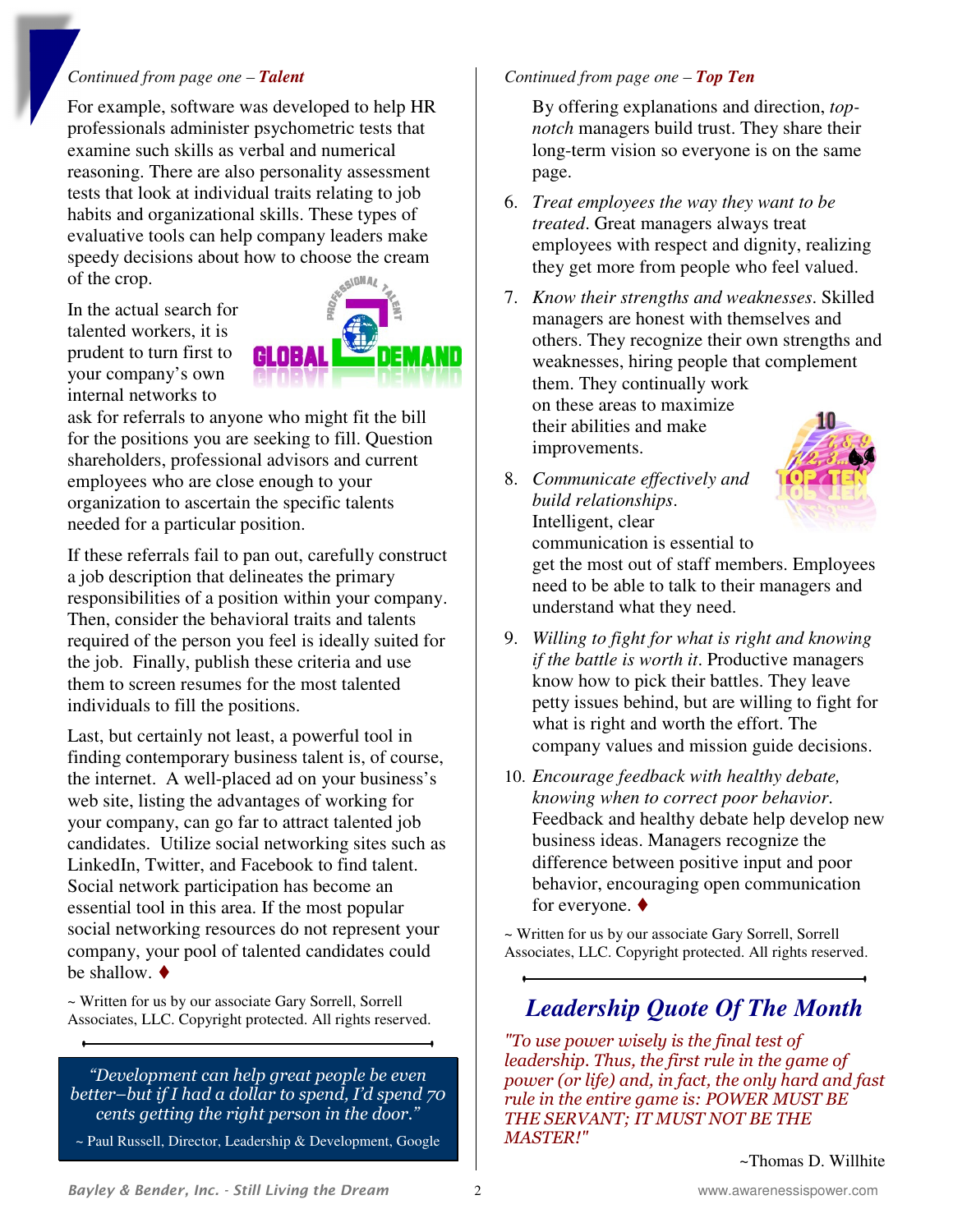## *How Does Positive Thinking Work?*

ositive thinking begins with a conscious desire to pay attention to **P**ositive thinking begins with a conscious desire to pay attention and recognize the affirmative in any given situation. Once the affirmative or positive trait, of a situation or thought can be recognized, then the process of positive thinking can be utilized. In

essence, the ability to pinpoint and utilize the positive in your thoughts and actions enables you to better reach your goals, realize your dreams and make a positive impact on all of your endeavors.

The actual process of positive thinking works to bring about desired outcomes in both our personal life and our professional life in a variety of ways. By acting in a positive way, we naturally draw positive people to ourselves. By believing in



positive outcomes, we more readily accept them as fact and open ourselves to their reality. By thinking positive thoughts, we are better able to see alternate, more advantageous routes to take. By truly accepting a positive way of thinking, we are better able to see the path to success and better able to use our knowledge to get there.

The basic mechanics of positive thinking are simple. This simple process involves consciously searching for the affirmative in any situation, recognizing the benefits of each positive trait and then employing a can-do attitude to follow through on these positive thoughts.  $\blacklozenge$ 

~ Written by Gary Sorrell, Sorrell Associates, LLC. Copyright protected worldwide. All rights reserved.

# *Fun And Motivation In The Workplace*

S mart companies know that good employees become restless when<br>
S work stops being fun. To increase the motivation and fun in your work stops being fun. To increase the motivation and fun in your organization, follow the example set by these successful companies:

- *Southwest Airlines* is famous for encouraging their employees to have fun with their customers and co-workers. They hold contests throughout the year. *Examples:* A terminal design contest, a Halloween costume contest, a chili cook-off contest, and a newsletter design contest.
- *Crate and Barrel* encourages managers to give their sales associates a "surprise hour off" to walk, exercise, shop, or whatever they would like to do, to come back refreshed.
- *Bank of America* sponsors a one-month "Laugh a Day" challenge. Employees try to make co-workers laugh with jokes and cartoons.
- *Dun and Bradstreet* give "Stress Support Kits" to customer service consultants. The kits contain chewing gum, aspirin, a comedy cassette, wind-up toys, and a rubber ball for squeezing during stressful moments.



## **Planning To Win**

One of the most important steps in building a successful business is to have a well thought out business plan. A business plan provides a set of instructions that explain how to build your business and what the structure of the business is going to be. It also allows you to make important decisions based on your financial speculations before you have invested too much time or money to turn back.

A business plan is also a means for you to communicate your ideas and your vision to other people who can help you build your business. In addition, the plan helps focus the company and the people involved, on one single idea and help them commit to making this idea a success.



View my profile on Linked **in** 

Find me on **Facebook** 

Don't miss next month's issue. Subscribe now! AWARENESS IS POWER®  *Insights for Business*  2024 Powder Mill Rd Silver Spring, MD 20903 Tel: 301-439-8317 E-mail: aip@awarenessispower.com

Visit Our Web Site at: www.awarenessispower.com

12 Issues For Only \$97